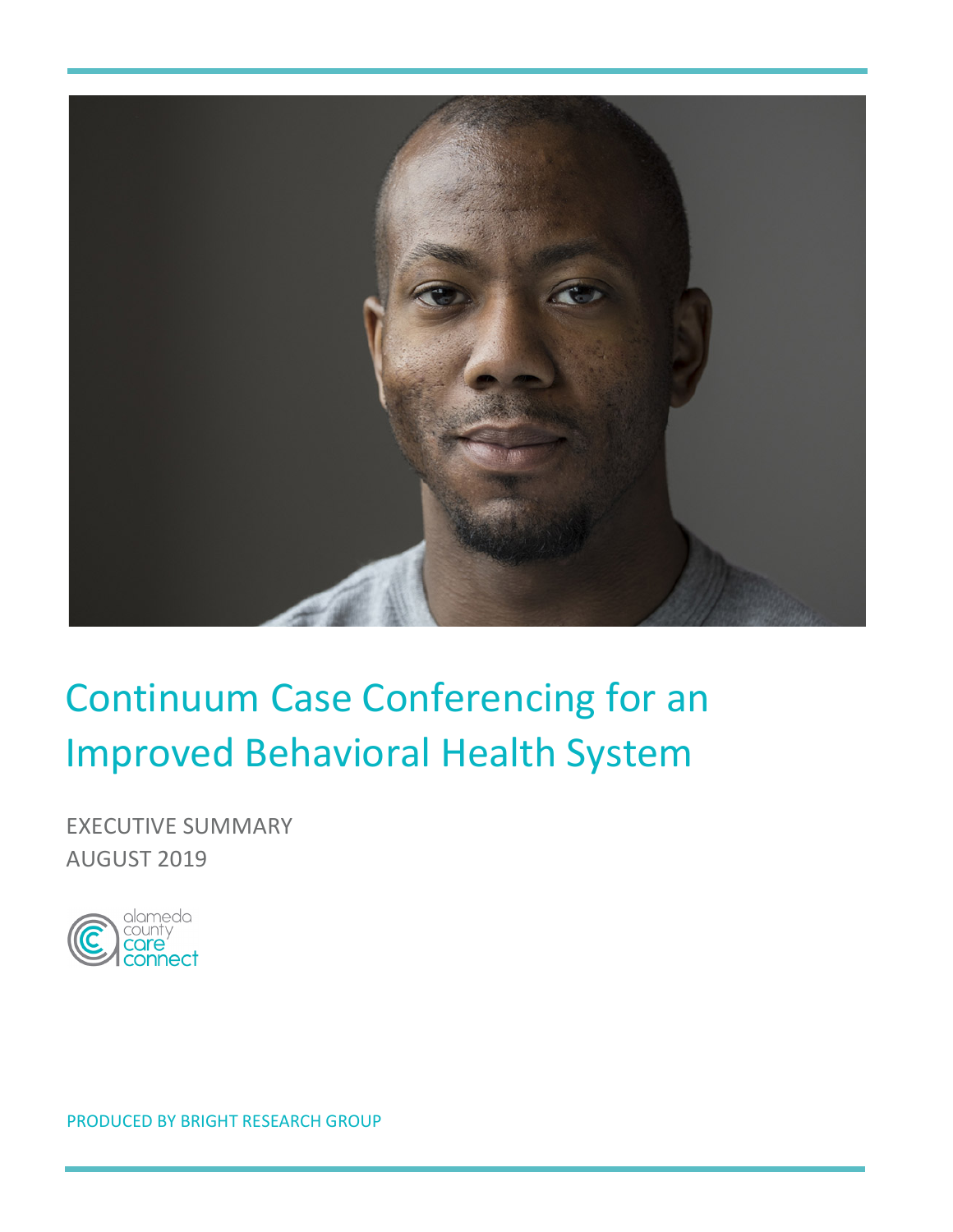

## **ACKNOWLEDGMENTS**

This report was prepared by Bright Research Group (BRG) on behalf of Alameda County Care Connect. AC Care Connect is committed to strengthening systems of care that work together to deliver consumer-centered care and to supporting high-need individuals (the people of Alameda County who face highly complex physical, behavioral, and social challenges) to achieve optimal independence and health.

Development of the Psychiatric Emergency Services (PES) Frequent Users Pilot and the Continuum Case Conferencing model was led by Care Connect staff members: Melissa Vallas, Deputy Medical Director, Alameda County Behavioral Health Care System Bridget Satchwell, System Outreach Manager, Alameda County Care Connect

AC Care Connect engaged BRG, an independent research group, to produce this report. BRG also provided consumer research and strategic guidance for these projects. Founded in 2010 by Brightstar Ohlson, BRG is a community-centered design and research firm based in Oakland, California. BRG is a women- and minority-owned firm and a certified Small, Local and Emerging Business (SLEB) in Alameda County. Learn more at www.brightresearchgroup.com.

#### **AUTHORS**

Jennifer Pearce, MPA Kristina Bedrossian, MPP Brightstar Ohlson, MS

Citation: Pearce, J., K. Bedrossian, and B. Ohlson, "Continuum Case Conferencing for an Improved Behavioral Health System" (2019).

© 2019 Alameda County Care Connect 1900 Embarcadero, Suite 210 Oakland, CA 94606 accareconnect.org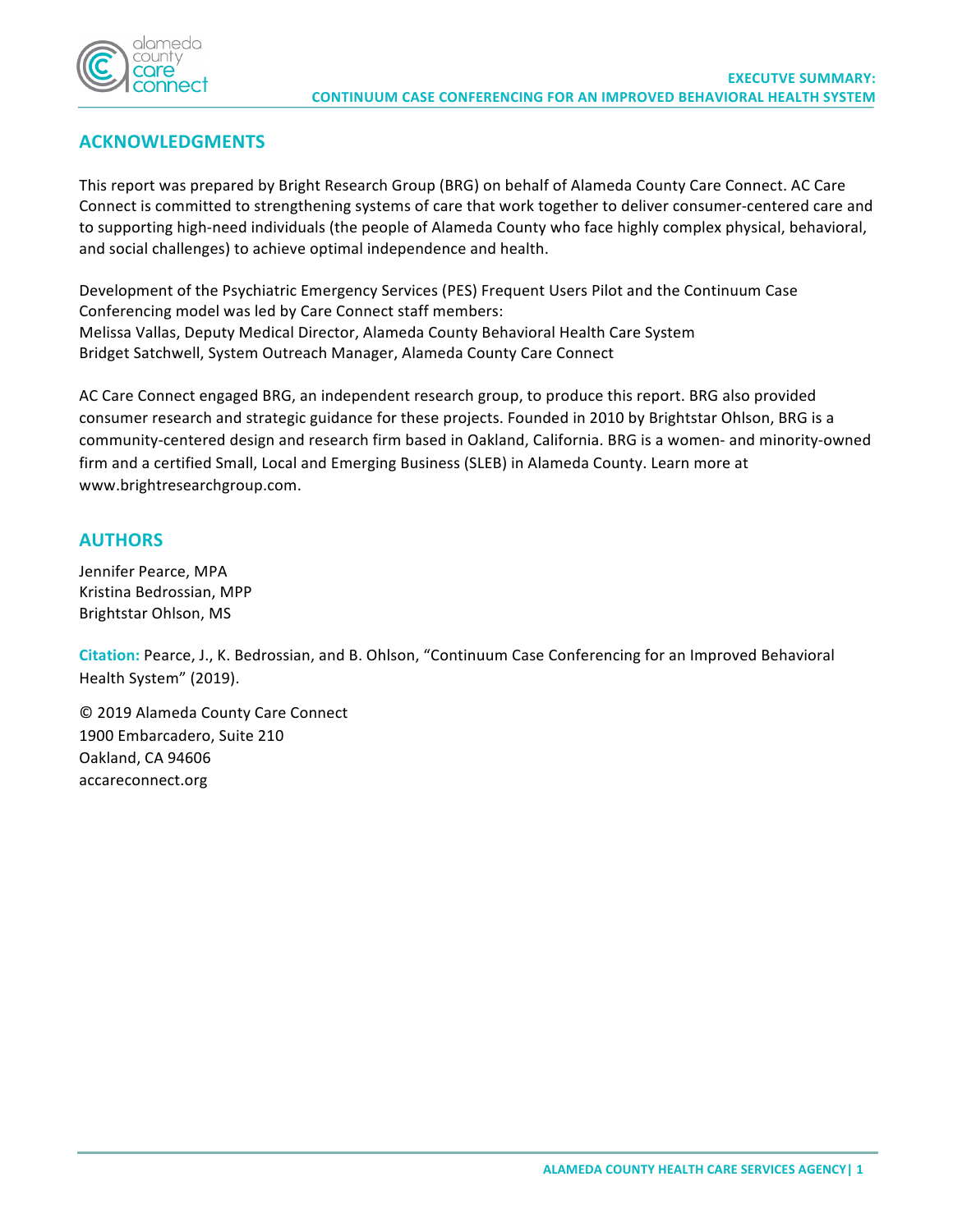

## **INTRODUCTION**

Frequent utilization of emergency mental health and crisis-response services is a symptom of deeper challenges within the care system, as well as unmet social needs. Consumers must do their best to navigate within the context of poverty, the toxic effects of chronic stress, exposure to trauma, and a dearth of social and economic supports. Alameda County Care Connect initiated the Psychiatric Emergency Services (PES) Frequent Utilizers Pilot to enable providers from different systems to work together to help consumers achieve optimal health.

The pilot convened monthly case conferences with a diverse group of providers from the Psychiatric Emergency System, County Health Care Service Agency, Case management agencies, outpatient clinics, crisis residential organizations, consumer and family advocates and more. Initially, the pilot program focused on the 49 consumers in Alameda County who had appeared at John George Psychiatric Emergency Services (PES) at least 10 times during the previous six months. It was eventually expanded to focus on a dynamic list of the top 700+ utilizers during the previous 12 months. The case-conference goals were twofold: 1) to understand and develop empathy for the consumer's experience across the care continuum; and 2) to illuminate system gaps to inform a more human-centered response to crisis care. Using the lessons learned from the PES Frequent Utilizers Pilot, this brief describes how to plan and execute a mental health system case conference using a care "continuum" approach.

### **A CONTINUUM APPROACH TO CASE CONFERENCING**

The pilot's "continuum" case conferencing approach draws care and service providers out of their silos, fosters a sense of empathy for provider peers, creates a shared responsibility for the consumer's experience, and creates greater system insight into the policies and resources needed to address gaps in care. Each case conference in the PES Frequent Utilizers Pilot focuses on three key factors: 1) **Consumer Needs/Wants:** What are the "needs and wants" of these consumers and their family members/caregivers? What unmet needs or wants are contributing to crisis encounters? 2) Consumer Behaviors: What behavioral, medical, and social factors are contributing to psychiatric-emergency utilization behaviors? 3) System Behaviors: What system behaviors, protocols, workflows, or structures are contributing to or perpetuating the frequent utilization behavior of these consumers? What are the options for strengthening the system of care, removing barriers, and closing gaps?

## **LESSONS LEARNED**

#### **INCREASED UNDERSTANDING OF THE CONSUMER EXPERIENCE IN THE SYSTEM OF CARE**

While each consumer's experience is unique, cases from the PES Frequent Utilizers Pilot continuum case conferences shared commonalities indicative of frequent-utilizer consumer experiences and provided insight into the system with regard to factors that drive utilization. Key learnings include:



#### Consumers voluntarily seek care at emergency rooms (psychiatric and medical) despite connection **with other outpatient services**

Consumers are motivated to seek care at emergency rooms for a variety of reasons. They may lack the healthliteracy skills needed to navigate the care system and proactively access resources. Of consumers who frequently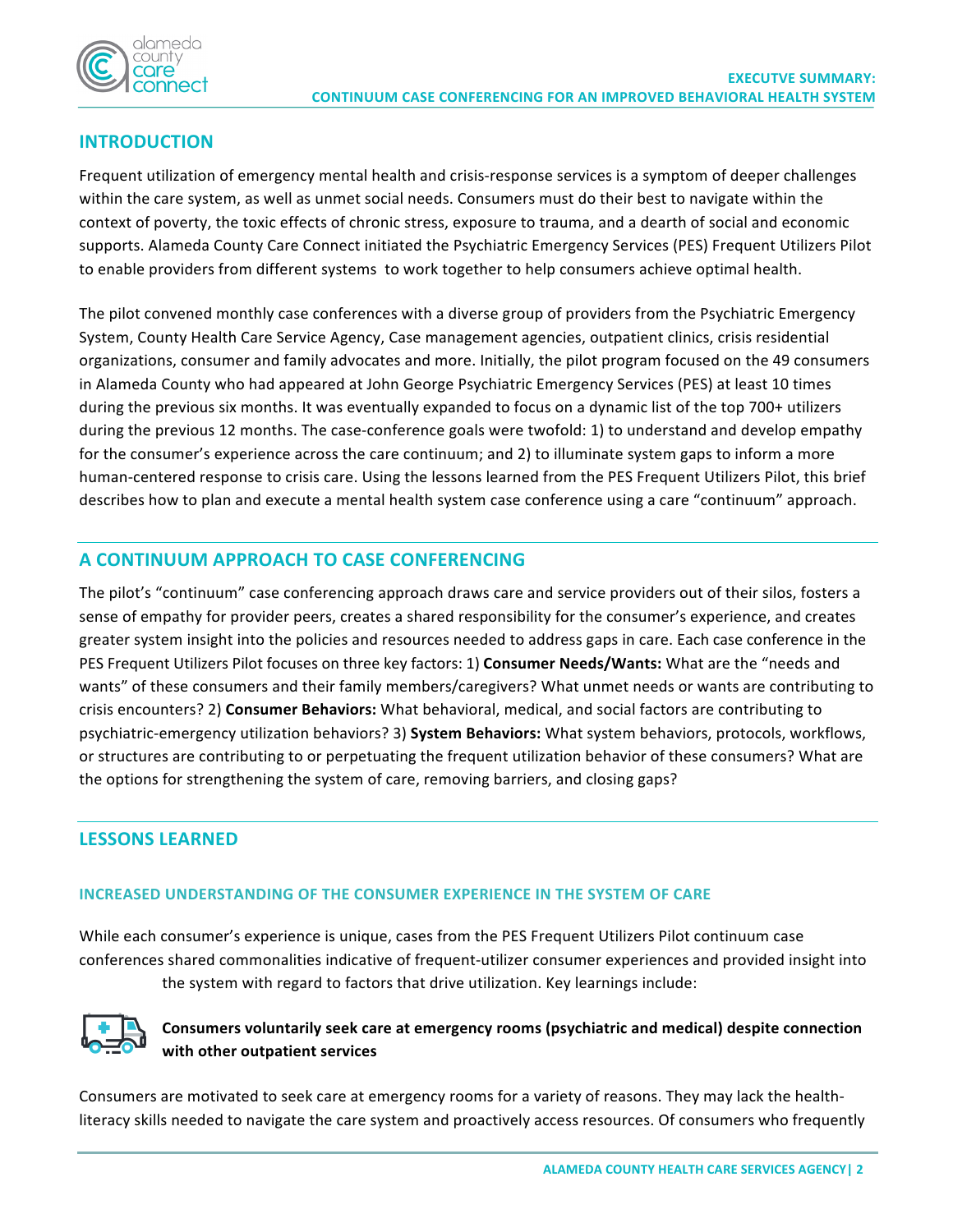

utilized PES during the pilot period, over 90 percent of PES utilization took place outside of outpatient-clinic business hours. Consumers who've experienced a history of trauma or have experienced rejection due to substance use or erratic behavior can reliably receive care from familiar staff in an emergency setting. Chronically homeless consumers with untreated or unmanaged mental health conditions often present at PES voluntarily in search of basic needs, such as shelter and food, as it's open seven days a week and 24 hours a day.



## The system of care does not have a standard practice of hearing from consumers and documenting **their preferences in an actionable way**

The continuum case conferences revealed that the existing workflow within the behavioral crisis system does not include asking consumers about what is most important to them, their wants and needs, or the nonbehavioral health needs that may lead people to repeatedly seek care at emergency departments. Consumer advocates reported that consumers want to be "in the loop" regarding their discharge planning, help drive the process, and have a say. Consumers often see medications as a temporary or surface-level fix and want to purse long-term healing. Many providers remain unaware of the consumer's self-identified needs, personal goals, or spiritual beliefs—information that could be used to support motivation and inform linkage to community or services.



## Follow-up care needs to be better coordinated, and consumers need to be better supported after a **mental health crisis**

Consumers are often responsible for coordinating linkage, including transportation, between the crisis system and outpatient, community-based care—a difficult task for those who are in a disorganized mental, emotional, or financial state. Case managers are overburdened with case loads and do not have access to the information that they need to support their clients. Medications or symptoms can prevent consumers from developing skills and retaining knowledge to effectively manage their post-discharge follow-up care, while lengthy community-clinic intake processes can overwhelm someone recovering from a mental health crisis. Lastly, there is a need for additional disposition options—both residential and outpatient—to treat commonly co-occurring disorders, such as mental health, substance-use and trauma. In their absence, repeat emergency-services utilization will persist.

## **EXAMPLES OF HOW CONSUMER EXPERIENCE INFORMED SYSTEM IMPROVEMENTS**

The process of continuum case conferencing during the PES Frequent Utilizers Pilot illuminated several gaps and challenges in the system of care. Once these problems were identified, Alameda County Care Connect and Alameda County Behavioral Health implemented a number of changes to address these gaps.

Updated Discharge Protocols: To increase the likelihood of consumers receiving post-discharge follow-up support, John George PES social workers are now focused on ensuring that consumers are discharged to a care location that can take walk-ins or to the care of a case manager.

Telephonic and In-person Follow-up after Psychiatric-Emergency-Room Visits: To assist consumers with stabilization and connection to follow-up outpatient care, Alameda County is launching two programs that